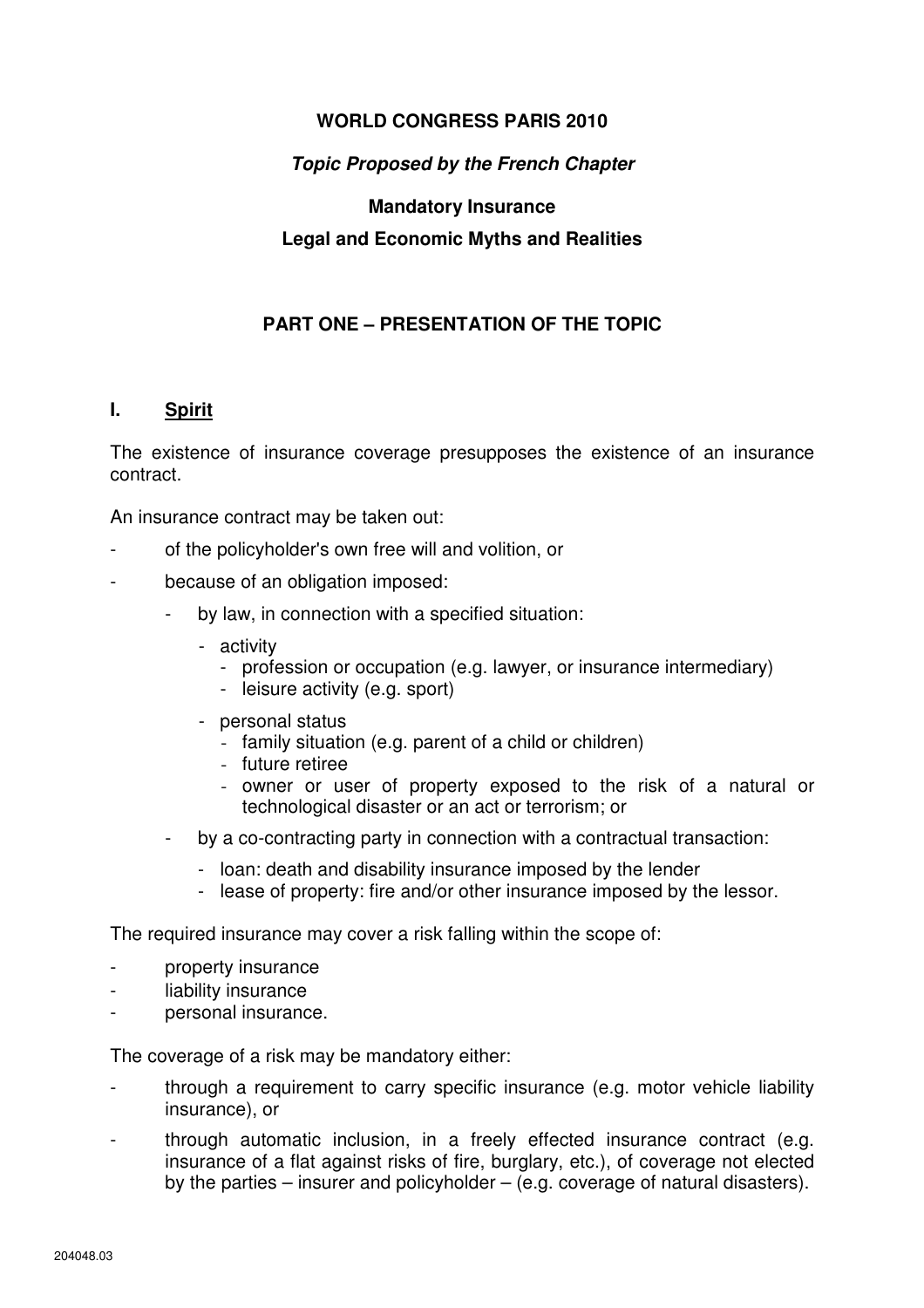We are therefore in the presence either:

- in former case, of a mandatory insurance contract; or
- in the latter case, of mandatory coverage included in a freely effected contract.

### **II. Stakes**

#### 1. Financial Implications

 If coverage of a risk were not mandatory, would the risk be economically insurable? What would be the limit of cover and the amount of the premium?

In other words, does the mandatory nature of coverage of a risk

- enable the risk to be insured: if coverage were not mandatory, would it be available on the free market?
- make it possible to pay a premium lower than that which would have been charged if coverage were optional?

Mutualisation is obviously at the heart of the issue.

#### 2. Competition Implications

 Where insurance is mandatory, the basic components of the insurance contract are regulated (risks to be covered, amount of coverage, etc.). Some people take the view that there is no longer any competition because all the insurers operating in the relevant market must abide by the rules and, consequently, all the contracts become identical. Is that view really valid? Doesn't practice show that some insurers try to improve on state-mandated coverage?

 Competition at an international level should also be considered. The European Union furnishes quite a few instances of distortion of competition: an architect from a country where professional liability insurance for architects is not mandatory is at an advantage if he or she works on a construction project in a country where such insurance is mandatory.

 And if certain coverage (natural disaster, for example) is mandatory in one country, the coverage and the payment of the corresponding premium can be evaded by taking out an insurance contract in another country where the coverage is not mandatory.

### 3. Reinsurance Situation

It is sometimes said that insurers are ostensibly hostile to, but basically in favour of, mandatory insurance because it brings them premiums.

Is that also true of reinsurers? How do they react, in practical terms, in the presence of mandatory insurance?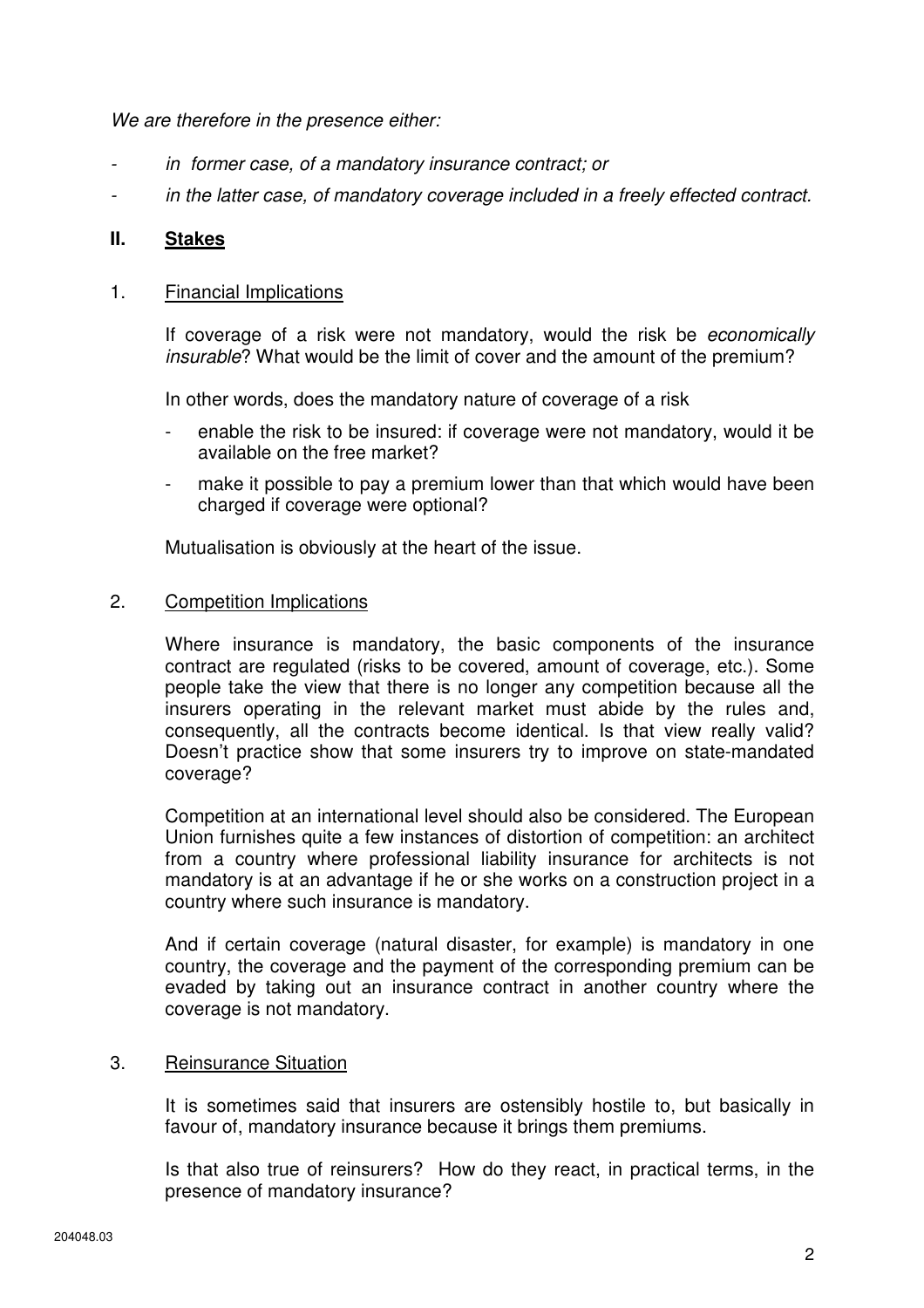# **III. Critical Assessment**

In the normal course of events, each national chapter of AIDA has had the opportunity to read the other chapters' responses to the questionnaire. Please give your **personal** assessment (the reporter's or your national chapter's assessment), regardless of the legal system in your own country. This will make it possible to identify a majority opinion within AIDA, at a worldwide, continental or regional level (e.g. South America, Central America or the European Union). You may, and indeed should, approve or criticize each legal mechanism of each country, based on the responses sent to you by the national reporter.

If such a majority opinion is identified, AIDA could consider acting as a lobby group. To that end, it would be desirable to **gather the views of insurers, reinsurers, insurance intermediaries and policyholders (large risks and/or consumers' associations)** in order to present concurring or divergent opinions.

Below are a few considerations that resulted in the formulation of item 6 of the questionnaire ("Assessment and Recommendations").

1. Can one speak of "optional" (and hence non-mandatory) insurance only when the state in no way intervenes?

 It is legally correct and intellectually coherent to speak of "optional" insurance when the states at no time intervene.

 That is obviously no longer the case if the state imposes an obligation to procure coverage or to take out an insurance contract.

 All modes of state intervention should be taken into consideration. Without imposing a requirement to take out insurance, the state may nevertheless financially help:

- policyholders, by paying all or part of the premiums; or
- insurers, by paying a portion of the losses; or
- all concerned, including reinsurers, by acting as last-layer reinsurer (guarantee fund, reinsurance by a state body, etc.).
- 2. Trend in Mandatory Insurance

 Once a country has made insurance or coverage mandatory, e.g. for motor vehicle liability, what are the reasons for extending, or, on the contrary, refusing to extend, the system to other risks? Historically, does a state make insurance mandatory only in the wake of a disaster, or when public opinion clamours for it, or when pressured to do so by insurers or other industry players?

 Can one perceive, on the contrary, any political, economic or other movements towards abolishing existent mandatory insurance?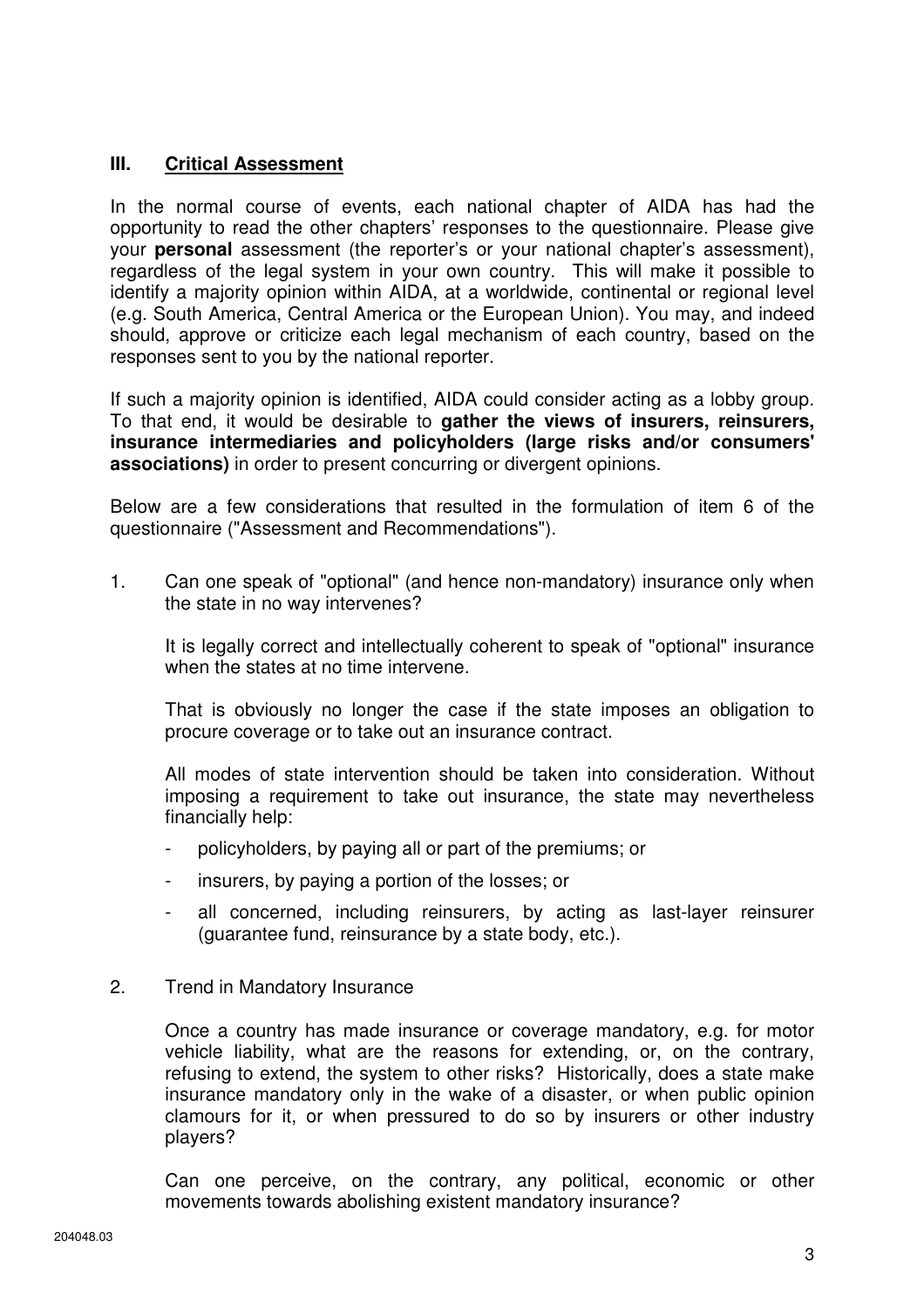# **PART TWO – QUESTIONNAIRE**

### **1. Basic Factors**

#### 1.1. The mandatory insurance contract or coverage requirement is laid down

1.1.1. By law

1.1.1.1. National law

There are approximately thirty insurance contracts that are mandatory in Poland. The source of their mandatory character is always constituted by a particular legal act passed by the Parliament and signed by the President.

#### 1.1.1.2. International law

The owners of ships are obliged to conclude insurance contracts for the risk of oil pollution damage on the basis of the International Convention on Civil Liability for Oil Pollution Damage. Apart from this insurance, there are no other insurance contracts that are mandatory in Poland on the basis of international law. However, there are particular mandatory insurance contracts which result from the implementation of EU law.

#### 1.1.2. Systematically by a co-contracting party 1.1.2.1. Bank in connection with a loan

Such insurances appear on the Polish market, however the possibility for a bank to force a creditor to take out insurance is partially controversial, i.e. there are opinions that state that such an action is contrary to the law and that the conclusion of the insurance contract should, in any case, be voluntary. It is assumed, however, that a bank may agree to granting a loan on the condition that the creditor concludes an insurance contract, should the creditor not have a satisfactory credit rating. Therefore, as far as an insurance contract is deemed to protect the repayment of the loan, it is assumed that the banks may also require it from clients since they can require other guarantees as well. However, a bank cannot require that a client concludes an insurance contract with a specific insurer. This problem relates only to the retail market of loans, when the creditor is the consumer. When both parties are professionals it is only a matter of internal arrangements.

1.1.2.2. Lessor in connection with a lease

Such insurances also appear on the Polish market. In such cases, it is the internal agreement of the parties as to whether the lessee will conclude the insurance contract and, as a principle, there is no problem of the lessor compelling the lessee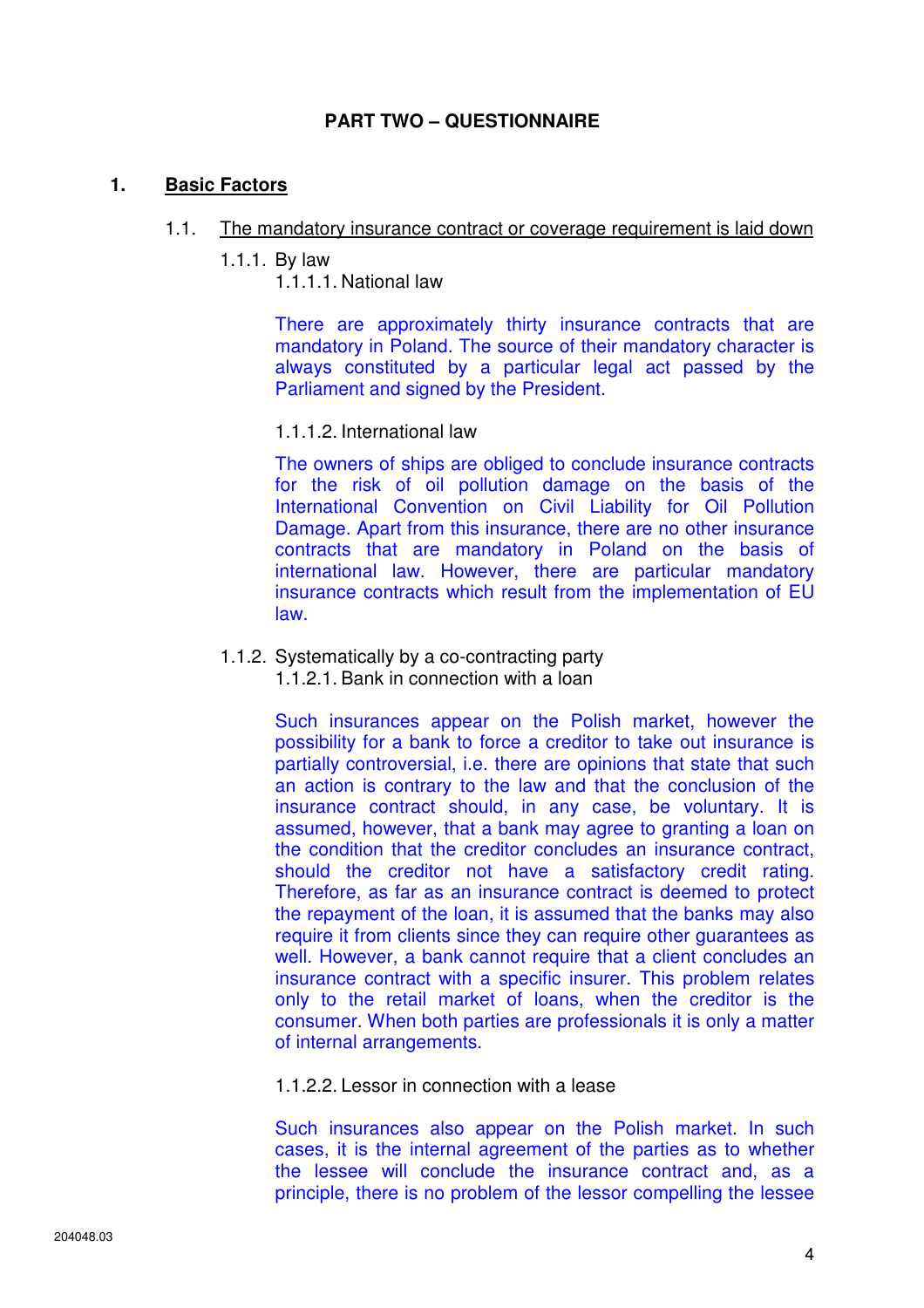to conclude the contract due to the fact that there is usually no such imbalance of power between the parties as in the case of a bank and a creditor.

1.1.2.3. Other

In Poland there are very common and broadly applicable insurances relating to the insurance coverage of students in schools. Such insurances do not have a mandatory character and their popularity and range is mainly due to historical factors and custom.

### 1.2. Context in which a mandatory insurance requirement was laid down

- 1.2.1. Insurance was made mandatory
	- 1.2.1.1. Without haste
	- 1.2.1.2. In haste

Usually, mandatory insurances were implemented without any extraordinary haste or hurry. However, this was partly not the case in certain civil liability insurances for carrying out given professions, where such obligations were implemented as an aftermath of losses suffered by the clients who could not subsequently receive compensation, as a result of a lack of insurance. In such cases, the implementation of changes in the legislation was a form of reaction from the legislator.

It should additionally be stressed that all mandatory insurances in Poland were implemented in the form of Acts passed by the Parliament and signed by the President, which has prevented mandatory insurance from being implemented too quickly.

### 1.3. Nature of the risk

1.3.1. Property insurance

The only mandatory property insurance in Poland is insurance covering the risk of fire or other random incidents for buildings designated as farmstead,.

#### 1.3.2. Liability insurance

1.3.2.1. Professional or business liability

Almost all mandatory insurances in Poland relate to professional or business liability and they relate to very different professions e.g. lawyers, doctors, architects, pilots.

#### 1.3.2.2. Liability in private life

Basically, third party liability (TPL) motor insurance should be treated as liability insurance in private life. In addition, the mandatory insurance from civil liability and an accident's outcome resulting from hunting activity, in certain situations, can also be treated as liability insurance in private life.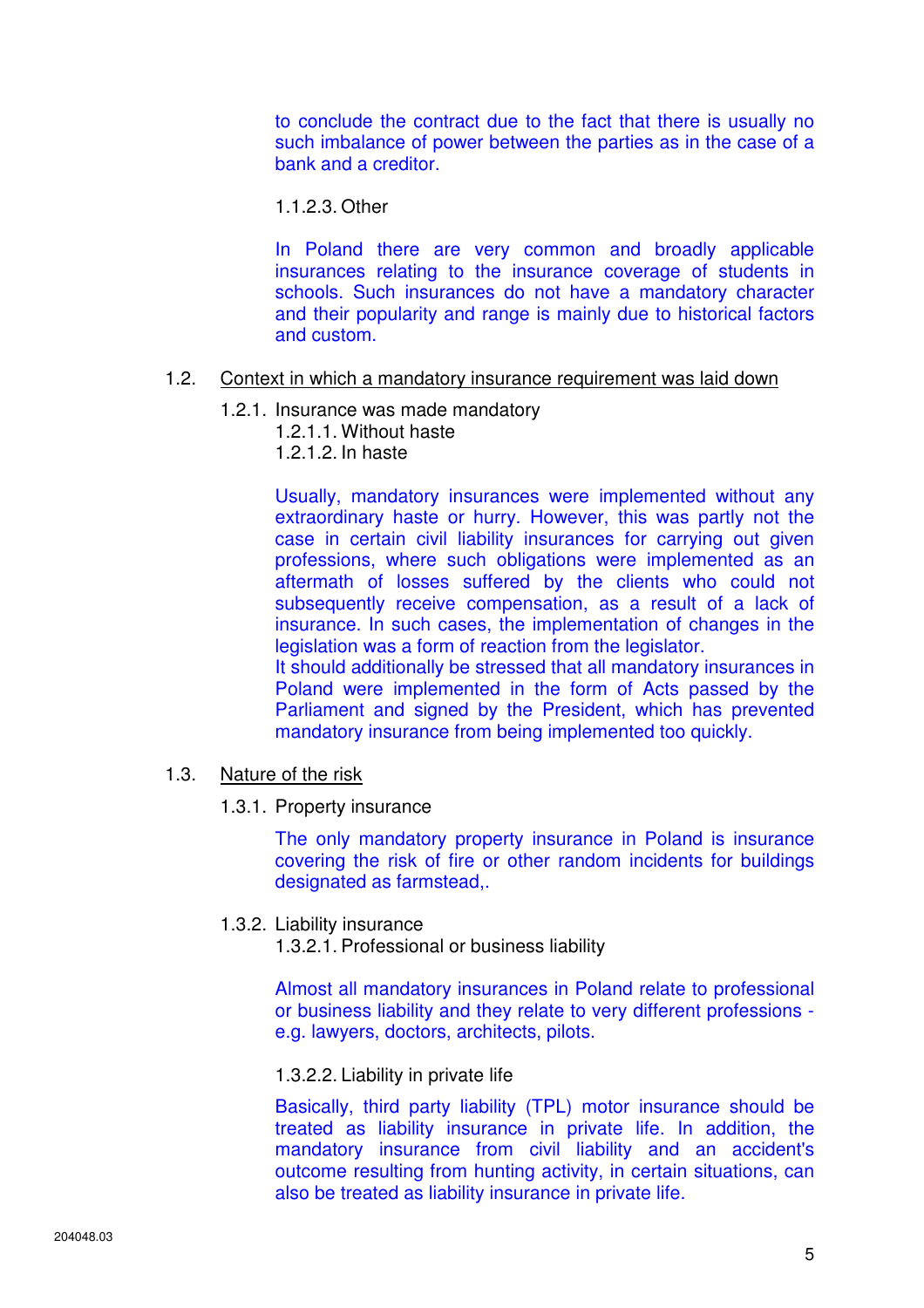- 1.3.3. Personal insurance
	- 1.3.3.1 Life insurance

It seems that the only mandatory life insurance in the Polish legal system is the insurance covering a person participating in medical experiments. Medical experiments are allowed in Poland only if the sponsor of the experiment has taken out obligatory civil liability insurance on behalf of the person about to be tested.

### 1.3.3.2. Health and/or accident insurance

There are no mandatory insurances in this respect in Poland. There is mandatory health insurance, but it is not connected with commercial insurance, and it should be treated as an obligation resulting from the Polish public social insurance system.

### 1.4. Exclusions

1.4.1. Permitted exclusions

Usually, a given Act does not provide any possibility of excluding liability, in addition it is usually specified that the provision of the given action for another person to act in the name of the insured does not result in excluding the insured from the liability. Usually, the Act strictly specifies the scope of the insurance coverage, and therefore only general exclusions (e.g. force majeure, intentional action of the insured) of liability are permitted.

1.4.2. Prohibited exclusions

See 1.4.1. above. In addition, all exclusion of liability contrary to the binding provisions of law are treated as prohibited.

1.4.3. Imposed exclusions

See 1.4.1 above.

### 1.5. Penalties for lack of insurance

1.5.1. Criminal penalties

There are no criminal penalties for breaching the obligation to conclude a mandatory insurance in the Polish system. The fines resulting from breaching such obligations have an administrative character.

- 1.5.2. Administrative penalties
	- 1.5.2.1. Disqualification from practising or carrying on a profession, occupation, trade or business

There are no such penalties in the Polish legal system arising directly from the provisions of law. However, the codes of good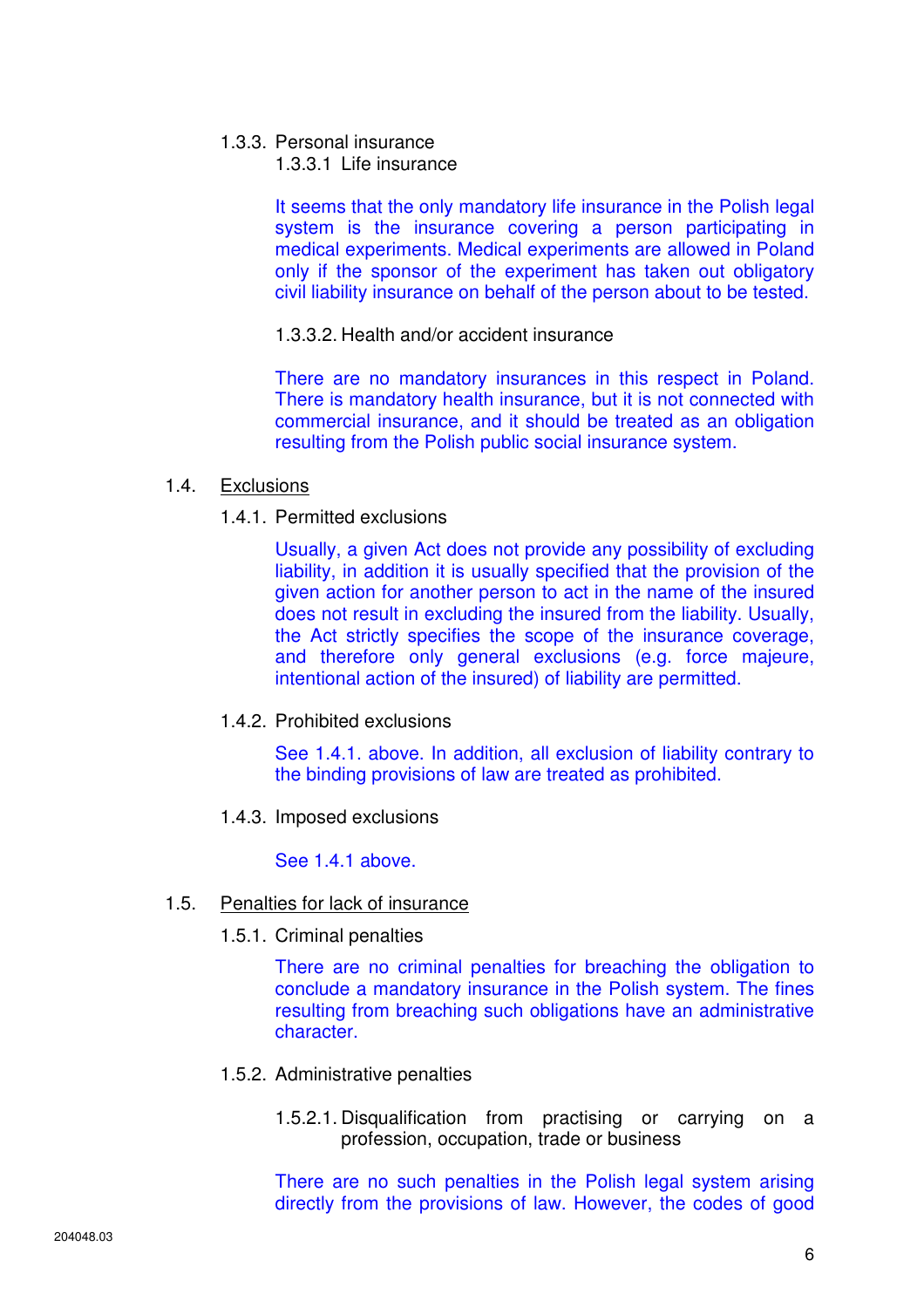practices or the ethical codes issued by the associations of given professions usually provide the obligation to pay insurance premiums for civil liability. In addition, serious breaches of the resolutions of such codes may sometimes be the basis for punishment, including disqualification from practicing the profession. It seems rather unlikely, that a given professional could be banned from carrying out his/her activity only on the basis of breaching the duty to pay insurance premiums, but there is theoretically such a possibility.

### 1.5.2.2. Other penalties

Insurance agents are obliged to pay fines amounting to up to 1,000 EUR (equivalent in PLN), and are additionally obliged to cover the missing part of a premium, whereas the possessors of vehicles are obliged to pay fines ranging between 100 EUR to 800 EUR.

1.5.3. Civil penalties

There are no specific regulations in Polish law in this respect. It is assumed, however, that the parties may introduce contractual penalties into the insurance contract on the basis of the general freedom to conclude contracts, on the conditions that such clauses will comply with all the provisions of binding law, for instance, those within the regulations concerning consumer protection.

### **2. Methods of Effecting Mandatory Insurance**

- 2.1. Taking out of a contract covering the risk
	- 2.1.1. No

N/A

- 2.1.2. Yes
	- 2.1.2.1. Under an individual contract

Yes, it is broadly available.

#### 2.1.2.2. Under a group contract

Yes. The legislation does not provide any encumbrances on concluding a group insurance for mandatory insurance coverage. In fact, this form is often very useful and therefore available and applicable. Obviously, it is not always possible to conclude such contracts.

2.1.3. Selection of the risk by the insurer: Given that the insurance is mandatory for the insured, is there any way of compelling the insurer to contract? 2.1.3.1. No. Consequences?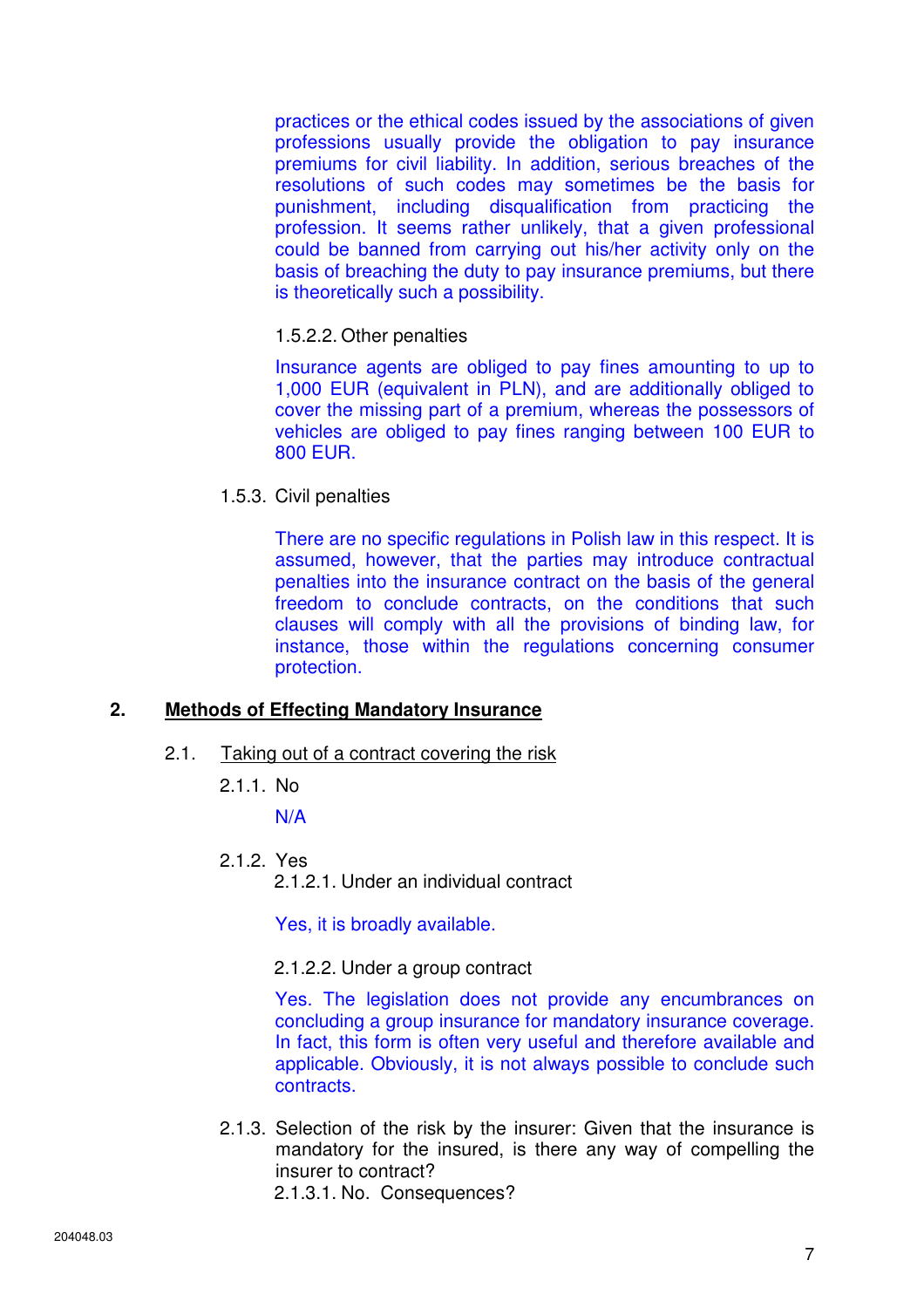### 2.1.3.2. Yes:

In accordance with the provisions of the Act of May 22, 2003, on compulsory insurance, the Insurance Guarantee Fund and the Polish Motor Insurers' Bureau, an insurance company possessing the respective permit to conduct insurance activity within the groups pertaining to mandatory insurance is not allowed to reject the conclusion of a mandatory insurance contract. If an insurance company has not responded, within 14 days, to an offer to conclude a mandatory insurance contract, it is assumed that such insurance company has accepted it.

Apart from the above provisions there are no specific regulations in respect of compelling an insurance company to conclude a contract. However, if regardless of the above provisions a given insurance company does not conclude a mandatory insurance contract, it is then possible for it to be subjected to supervisory measures from either the Polish Financial Supervisory Authority or the Polish Office of Consumer and Competition Protection. In addition, the insured could go to court in order to establish the conclusion of the contract with that insurance company.

# 2.2. Coverage automatically included in a freely effected contract

### 2.2.1. No

There are no legal measures to force a given person in a freely effected contract to conclude an insurance contract; however, a bank, for instance, may, in a given situation, refuse to grant a loan, which in practice usually compels the borrower to conclude an insurance contract. A similar situation may take place in the case of a leasing agreement, where the leasing-holder may be forced to insure the object of the leasing contract. See also the explanations provided in point 1.1.2.1.

2.2.2. Yes

N/A

# **3. Financial Aspects**

- 3.1. Amount of cover
	- 3.1.1. Limit of cover
		- 3.1.1.1. Unlimited cover
			- 3.1.1.2. Legally required minimum cover

Polish legislation, in this respect, always stipulates the minimum required cover. The insured is usually free to decide whether he/she wants a larger amount of cover which is usually connected to a larger premium.

3.1.2. Deductible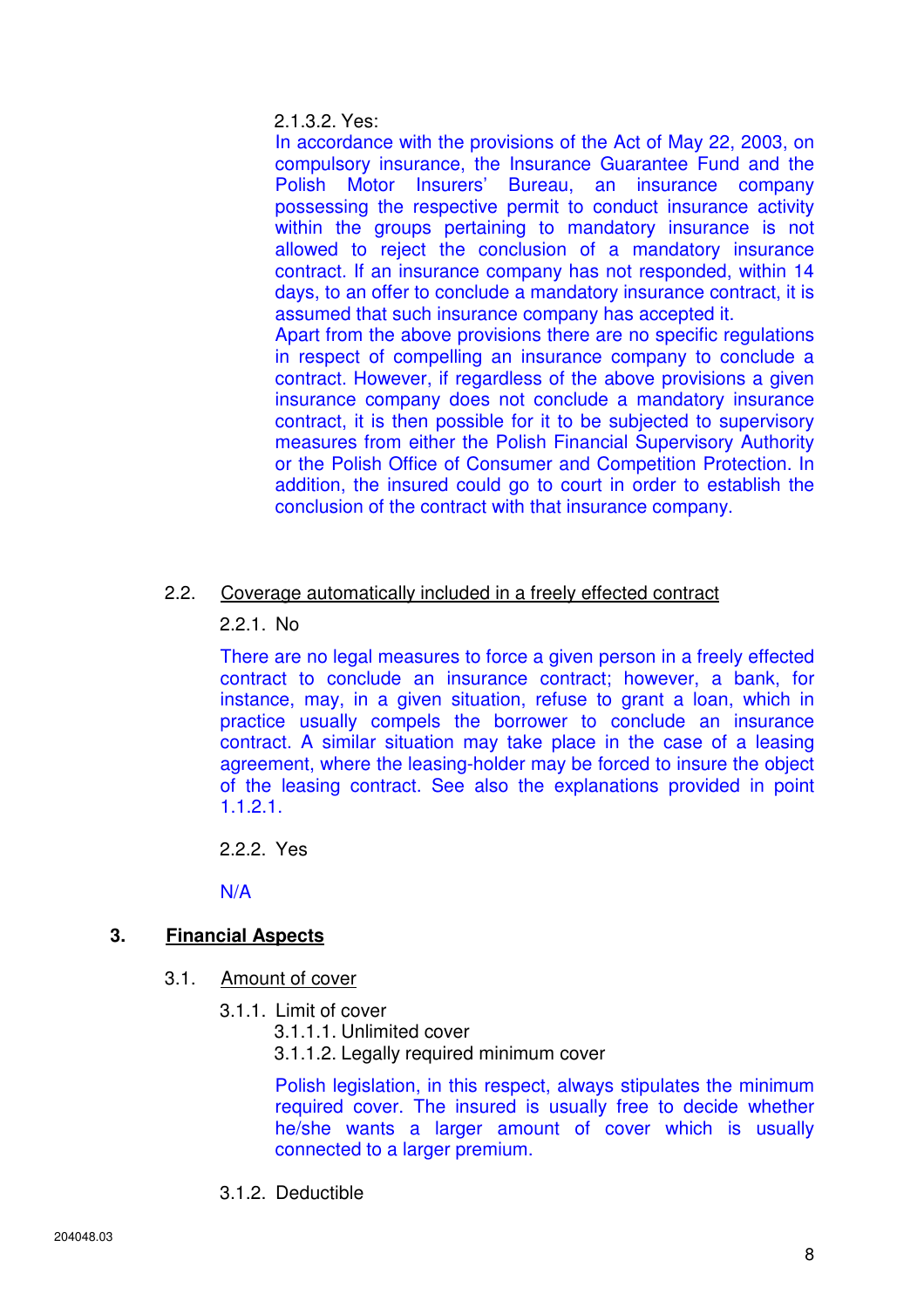- 3.1.2.1. Prohibited
- 3.1.2.2. Mandatory
- 3.1.2.3. Optional

There are no specific provisions of Polish law in this respect, which means that it is not possible to conclude an amount of cover lower than the amount determined in a given act for a given mandatory insurance.

- 3.2. Amount of the premium
	- 3.2.1. Fixed by the state 3.2.1.1. No, never

The amount of premium in mandatory insurances is not fixed by law. The law stipulates only the minimum required cover on the basis of which the premium is calculated by the insurers.

- 3.2.1.2. Yes
	- 3.2.1.2.1. Percentage of another premium

N/A

3.2.1.2.2. Same amount for all policyholders

N/A

3.2.2. Freely fixed by the parties 3.2.2.1. No, never

N/A

3.2.2.2. Yes

The parties are free to fix the amount of the premium. However, the insurance companies are obliged to submit to the supervisory authority the rates and amounts of premiums, and justify these amounts in cases of TPL motor insurance, TPL insurance of farmers, and the insurance of farm buildings.

In addition, in accordance with the Polish Act on Insurance Activity, the premium should be fixed at a level which should, at least, assure the fulfillment of all the obligations resulting from insurance contracts and the coverage of the costs of performing insurance activity by insurance companies.

3.2.3. Bonus-Malus system (premium reduction or increase according to the policyholder's individual claim history during the previous year) 3.2.3.1. Unregulated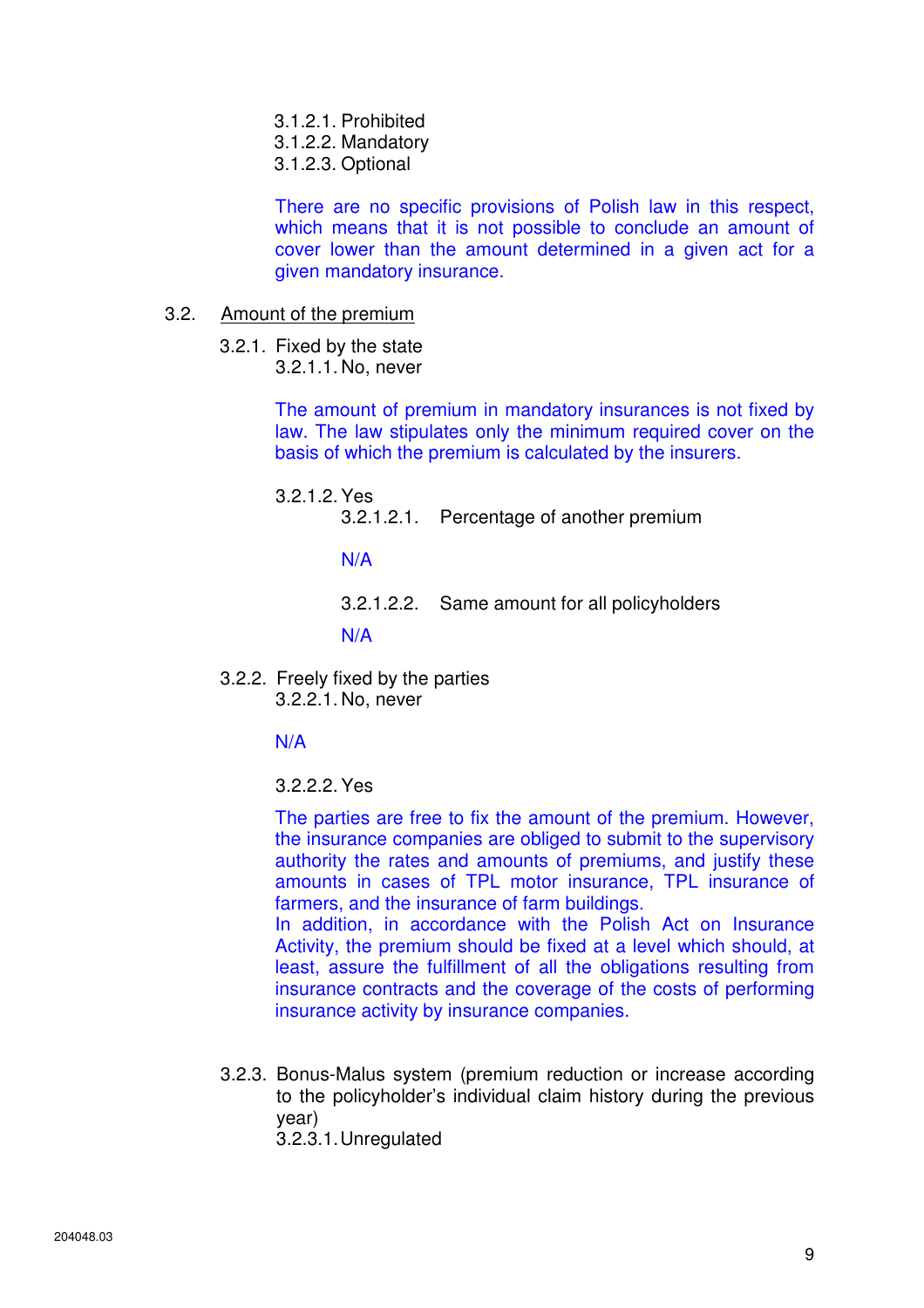Such situations exist, for instance, in cases of TPL motor insurance, however it is the result of market practice and not the legal obligations imposed by the legislator.

3.2.3.2. Regulated

N/A

3.2.4. Do policyholders consider the premiums charged for mandatory insurance 3.2.4.1. Acceptable?

3.2.4.2. Unacceptable?

We are not aware as to whether any such surveys have ever been conducted.

3.2.5. If the insurance were not mandatory, would the premium charged for it be

3.2.5.1. The same?

3.2.5.2. Significantly higher?

The answer probably depends on the type of insurance coverage. We do not have such knowledge, as such information is probably considered to be the company secret of the insurers and as such is not publically available.

### 3.3. Financial data: Are there studies making it possible to know:

- 3.3.1. The profit or loss generated by mandatory insurance (premiums received/claims paid)?
	- 3.3.1.1. Profit
	- 3.3.1.2. Loss

We do not have any specific knowledge in this respect; as such information is probably considered to be the company secret of the insurers. However, from the general studies recently presented in the Polish press, it appears that, at least in 2009, TPL motor insurances generated a loss amounting to more than 500 million PLN for the insurance companies.

- 3.3.2. Whether the risk in question would be insurable if it were not mandatory?
	- 3.3.2.1. Insurable
	- 3.3.2.2. Uninsurable
	- 3.3.2.3. Insurable, but at a higher premium or with less extensive cover

It is hard to answer these questions explicitly since in Poland mandatory insurances function in very different fields of business or private activity, and the answers would probably differ in respect of given insurance contracts. It may be stated, that most of the risks would be insurable, despite the legal obligation.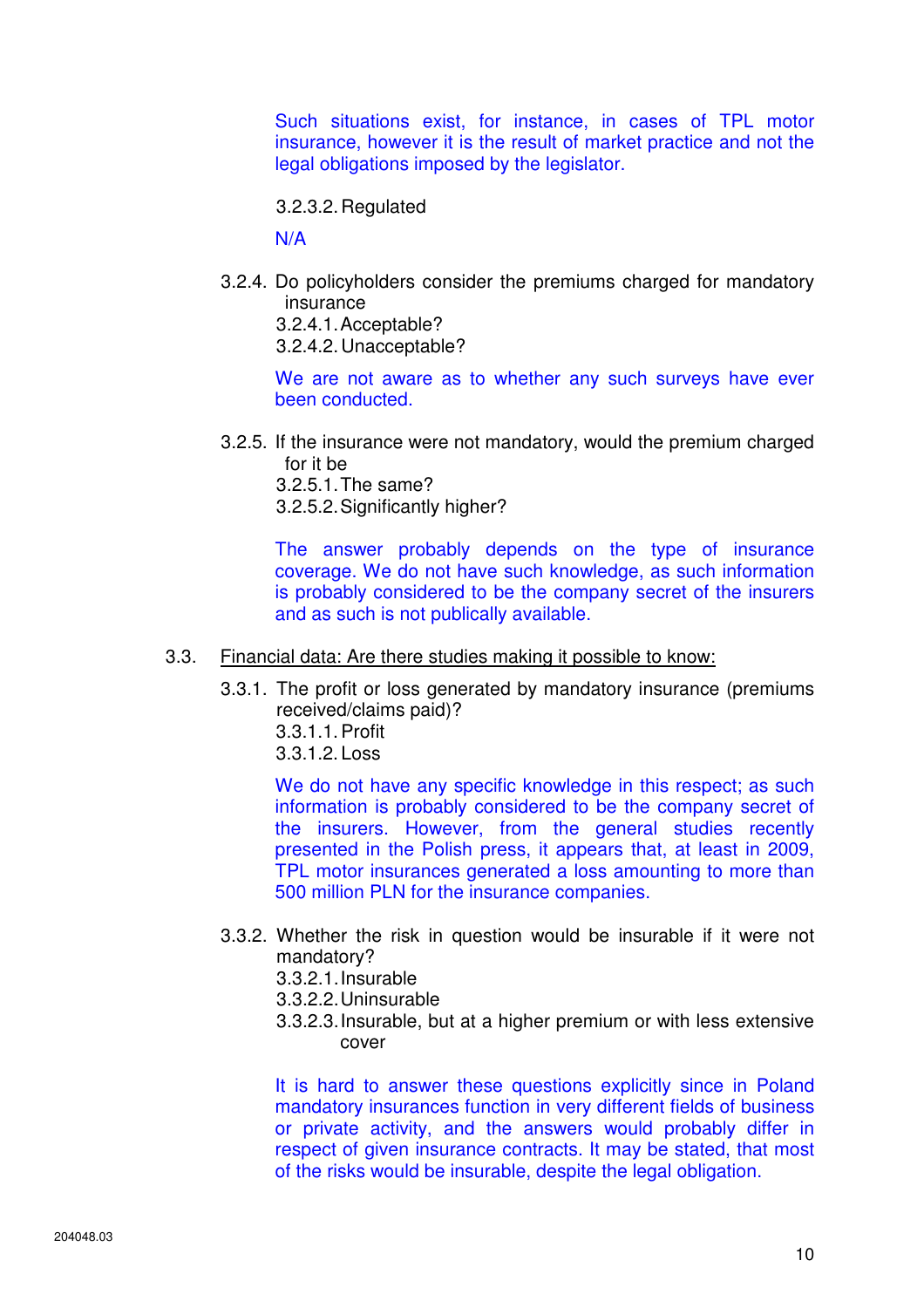- 3.3.3. Whether persons exposed to a given risk (e.g. hurricane, flood or other natural disaster) would voluntarily take out insurance against it if it were not mandatory?
	- 3.3.3.1. Few persons would take out the insurance
	- 3.3.3.2. Many persons would take out the insurance

At another time the answers would probably differ in respect to the given risks. It may be stated, for instance, that the majority of lawyers or doctors would probably insure their professional liability even without legal requirements. On the other hand, most people, without the legal obligation, would probably not conclude TPL motor insurance contract. As to the risks of natural disasters, currently in Poland there is only one mandatory insurance contract, and that concerns the risk of fire or other random incidents relating to buildings constituting farmstead. It should be stated that, without this obligation, probably only a very few persons would actually take out this insurance.

### **4. Reinsurance**

- 4.1. Mandatory reinsurance
	- 4.1.1. Obligation for a private reinsurer

There is no such obligation in the Polish legal system.

4.1.2. Obligation for a public reinsurer 4.1.2.1. In the form of classic reinsurance

N/A

4.1.2.2. In the form of a state guarantee fund

There is the Insurance Guarantee Fund (Ubezpieczeniowy Fundusz Gwarancyjny - UFG) that functions in Poland as a state guarantee fund. The insurance companies are obliged to pay annual fees for the purpose of the functioning of the UFG. The UFG pays compensation to persons suffering losses in the outcome of vehicles accidents and in situations where the perpetrator of the car accident was not covered by mandatory insurance coverage. In addition, the UFG guarantees to pay all the claims and financial obligations of an insurance company in the event of its bankruptcy.

- 4.2. Attitude adopted by private insurers in your country
	- 4.2.1. Refusal to reinsure mandatory insurance
	- 4.2.2. Agreement to reinsure mandatory insurance 4.2.2.1. With domestic insurers
		- 4.2.2.2. With foreign insurers

We do not have any detailed knowledge in this respect as it is covered by company secret, however it is assumed that in the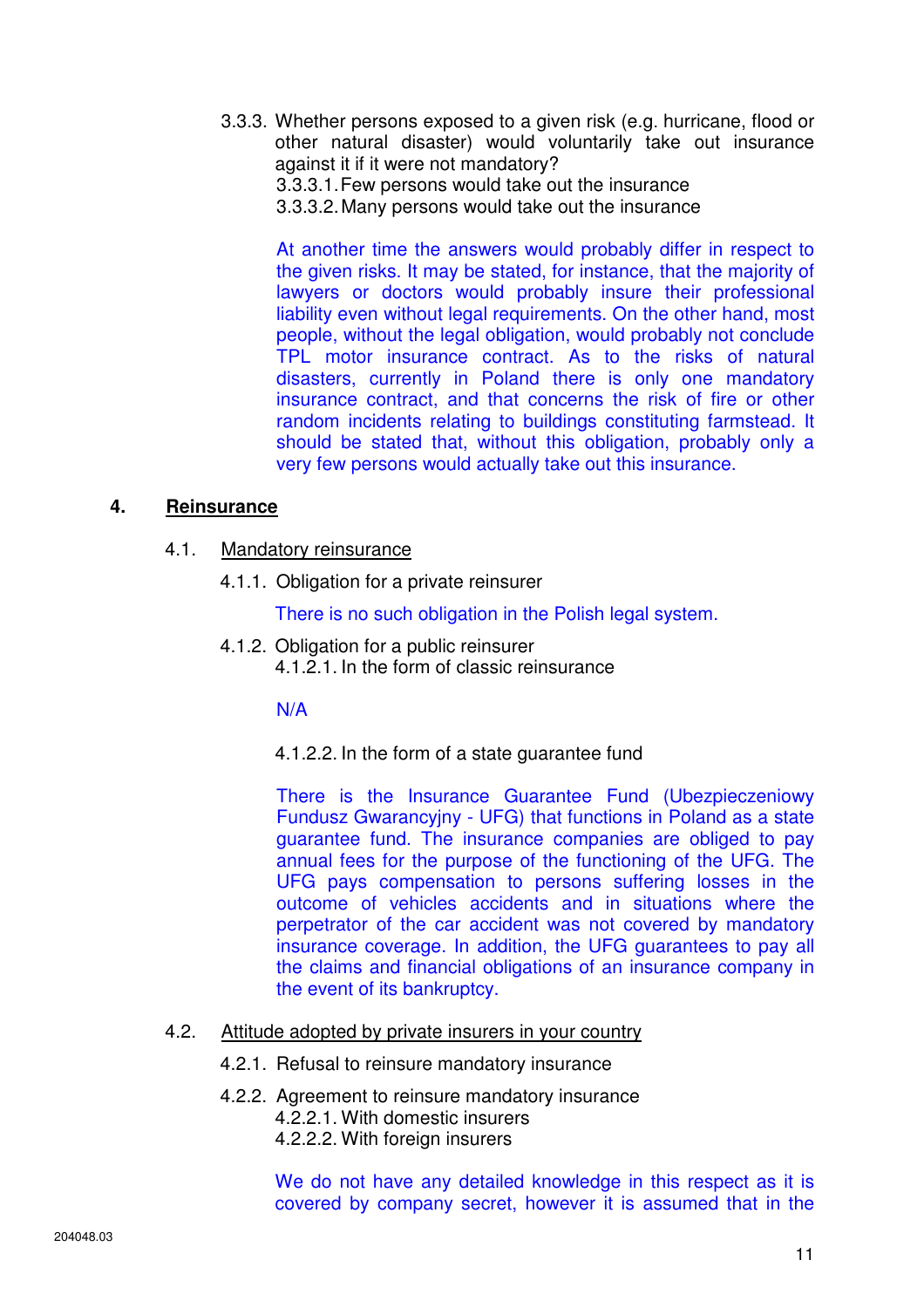majority of cases there are agreements with foreign insurers to reinsure mandatory insurance.

### 4.3. Economic aspects

N/A

### **5. International Aspects**

In order to simplify an extremely complex issue, please find below a few practical questions.

5.1. Does your country have any law that deals with the issue of mandatory insurance in an international context?

5.1.1. National legislation

N/A

5.1.2. International treaty

In accordance with the International Convention on Civil Liability for Oil Pollution Damage, the owners of ships are obliged to conclude insurance contracts for the risk of oil pollution damage.

5.2. Where insurance is mandatory in your country for a given activity, are foreign persons required to carry such insurance in order to engage in that activity in your country?

5.2.2. Yes, and they must take out the insurance locally

Such a regulation functions in the case of TPL motor insurances. However, foreign persons are obliged to take out the insurance locally in Poland at the moment of crossing the border, if, that is, they are not already insured (EU member states), or they do not have a so-called Green Card (non-EU member states).

5.2.3. Yes, but they may carry the insurance by taking it out in their

home country

Such a regulation already functions, for instance, in the case of foreign insurance agents (from the EU) who are obliged to be insured, but do not have to be insured in Poland, if they have already concluded an insurance contract which fulfils the minimum guarantee sum.

5.2.4. No, they do not need to carry the insurance to engage in the activity

There are no such regulations in Poland.

5.3. Is it legal to take out mandatory insurance with a foreign insurer?

5.3.1. No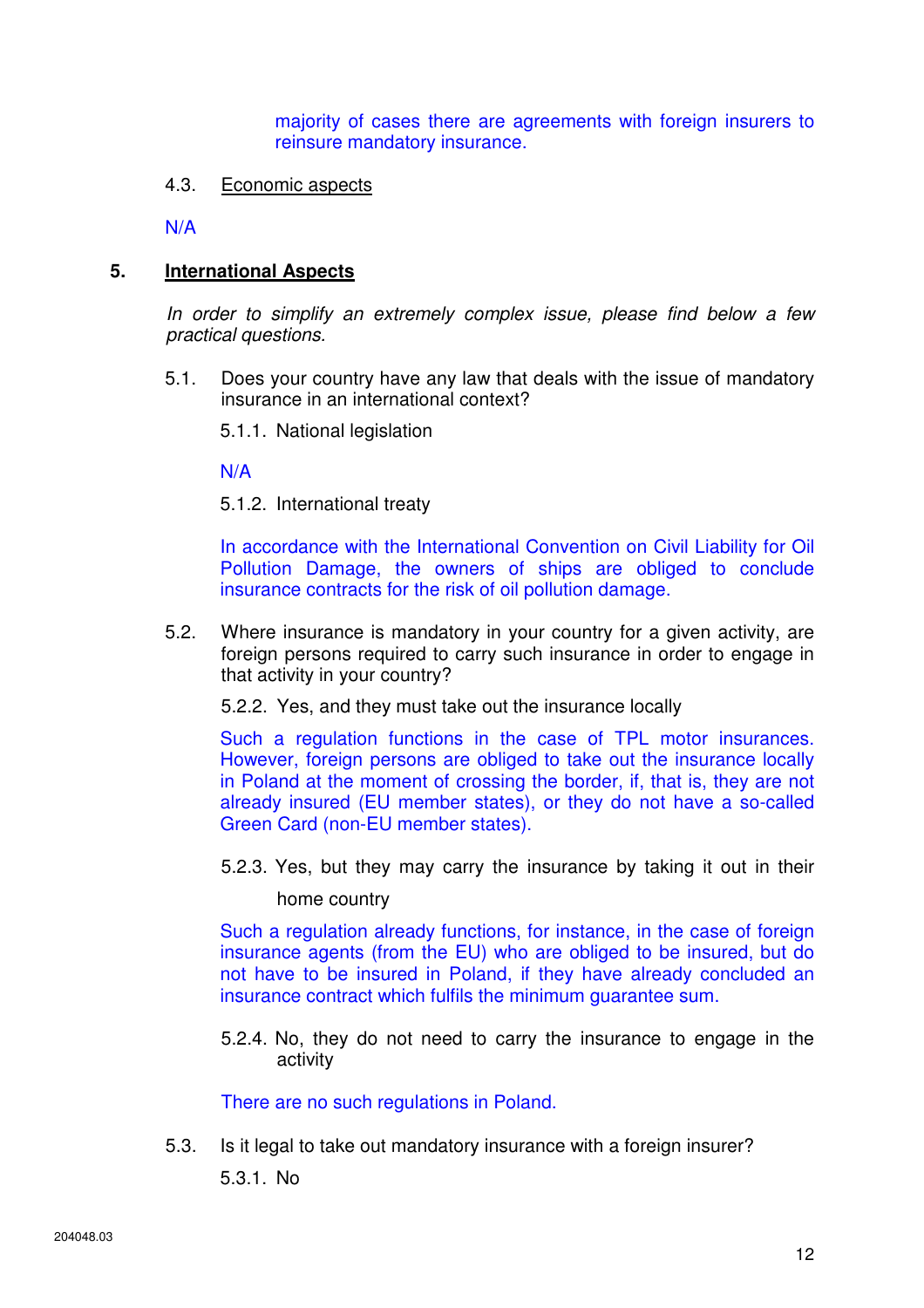- 5.3.2. Yes
	- 5.3.2.1. In the event of litigation between the insurer and the policyholder, what law would the court apply?
		- 5.3.2.1.1. The law of the insurer
		- 5.3.2.1.2. The law of the policyholder

The issue is rather complicated as the complex answer should include the country of the registered seat of the foreign insurer (EEA, non-EEA), the character of the policyholder (whether a consumer, or not) and the given mandatory insurance. In general, it can be stated that Polish law does not strictly stipulate that a mandatory insurance contract should be subject to Polish law.

With regards to foreign insurers from EEA member states conducting their activity on the basis of the freedom to provide services, or the freedom of establishment, there is no doubt that they are entitled to conclude mandatory insurance as well (on the condition that the scope of the insurance permission issued by the domestic supervisory authority embraces the given mandatory insurance). The same clarifications should be presented for foreign insurers from states outside the EEA which conduct their insurance activity in Poland via their main branch.

In the case of foreign insurers from states outside the EEA which do not operate in Poland, the possibility of concluding mandatory insurance is dubious, however Polish law is not clear in this respect. Nevertheless, even assuming that such a possibility exists, there are many practical problems related to mandatory insurance contracts concluded with foreign insurers, in particular the approach of the relevant Polish authorities towards such contracts. It cannot be excluded that such a contract might well be found to be invalid by a given authority.

- 5.4. Particular case of mandatory coverage included in an optional contract: Where the optional contract is taken out abroad,
	- 5.4.1. The mandatory coverage

5.4.1.1. Is included in the contract by the foreign insurer

- 5.4.1.2. Is not included in the contract by the foreign insurer
- 5.4.2. The premium (or fee or charge) for the mandatory coverage, which is to be paid to the body in charge of collecting it (insurer, guarantee fund, etc.), 5.4.2.1. Is nevertheless paid to this body

5.4.2.2. Is not paid to this body

#### N/A

### **6. Assessment and Recommendations**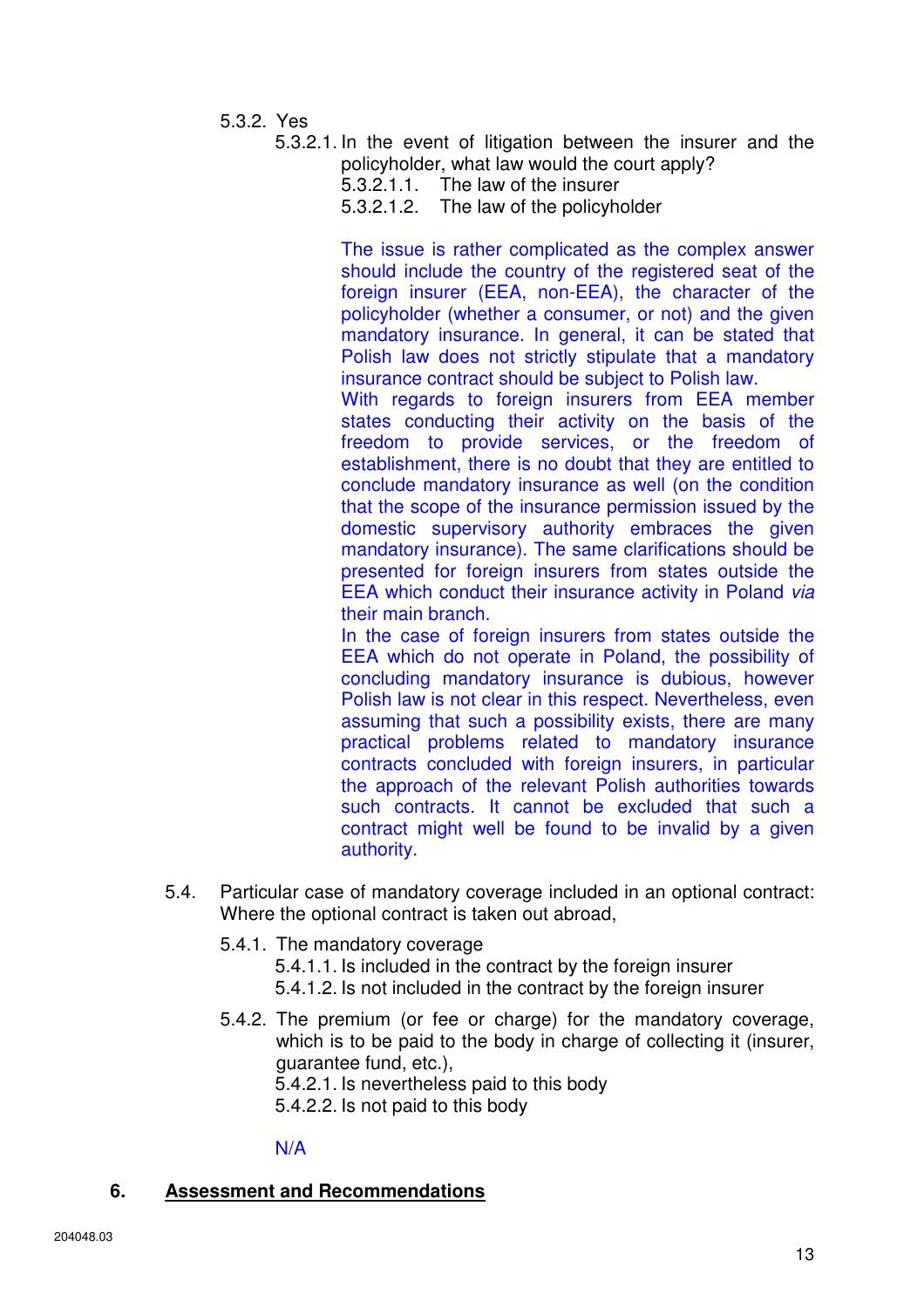Do you think:

- 6.1. The system of mandatory insurance (or coverage) should be prohibited?
	- 6.1.1. As a matter of principle: No coverage should be mandatory. Reasons:
		- 6.1.1.1. Violation of the freedom to contract
		- 6.1.1.2. Lack of selection of the risk
		- 6.1.1.3. Interference with competition
			- 6.1.1.3.1. Among insurers
			- 6.1.1.3.2. Among policyholders
			- 6.1.1.3.3. At an international level (see 5.2)
		- 6.1.1.4. Other
	- 6.1.2. For practical reasons
		- 6.1.2.1. In the event of refusal, problem of compelling an insurer to provide coverage
		- 6.1.2.2. Reluctance on the part of reinsurers
		- 6.1.2.3. Other

The answer to the questions above will be provided together. In our opinion there is no need to entirely prohibit the system of mandatory insurance, since it is useful and necessary in many areas. However, in our opinion, there are fields where mandatory insurance is unnecessary. To give an example, the mandatory system is generally useful in the field of property insurance. Polish legislation specifies mandatory insurance for buildings constituting farmstead from the risk of fire or other random incidents. It should be stated that farmers, without such an obligation, would probably not insure their property as a result of limited awareness in this respect, limited access to the insurers and for financial reasons. Therefore, such an obligation to conclude mandatory insurance, especially taking into account, that loss in the event of fire or other random incident in a farmstead is usually extremely substantial, is useful and justified. Similar comments can be made concerning TPL motor insurance. On the other hand, mandatory insurances are unnecessary in the field of certain professional liabilities, e.g. lawyers, architects, as it does not provide any serious cover. In fact, in a situation where a lawyer renders a service for individuals there is usually no serious risk, that in the case of giving improper advice, the lawyer will not be able to compensate for the individual's loss. On the other hand, lawyers rendering services for large companies are always insured and their insurance coverage often significantly exceeds the legal requirements, since such insurance coverage is expected by the market and their clients. Therefore, they would insure themselves even without such legal obligation. To sum up, as a matter of principle, the system of mandatory insurance should not be prohibited for practical, economical or political reasons, as it ensures, in certain fields, many benefits both for the insured and for third parties.

6.2. The current mandatory insurance should be repealed?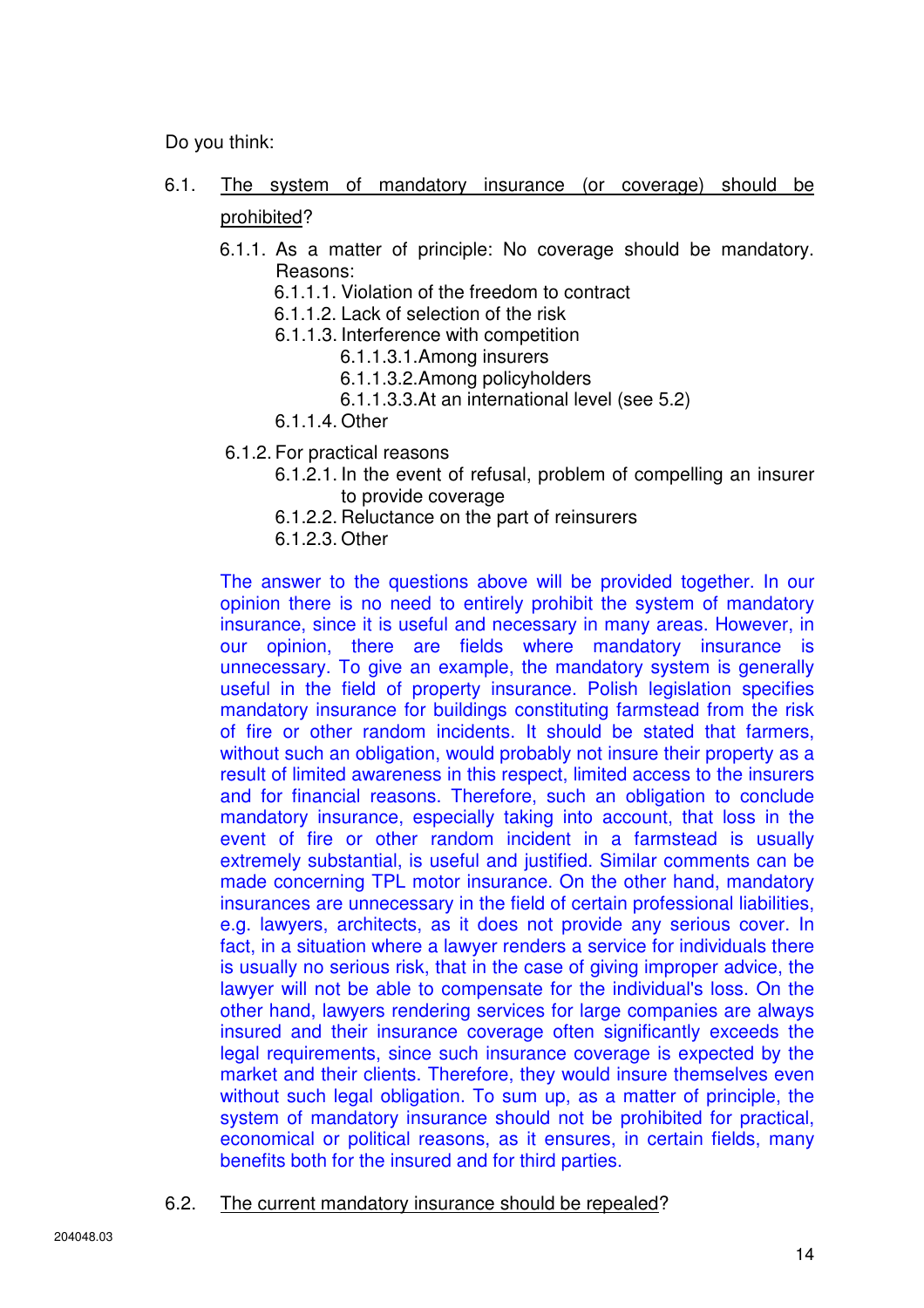6.2.1. Property insurance

No, it should not be repealed. See, also answer for 6.1.

6.2.2. Liability insurance

Yes, it should be repealed, but only in certain areas.

6.2.3. Personal insurance

No, it should not be repealed.

6.3. Mandatory insurance should be confined to certain specific risks?

6.3.1. Civil liability: motor vehicle, medical malpractice, etc.

Yes, see answer for 6.1.

6.3.2. Property damage: disasters, main residence, business interruption, etc.

Yes, see answer for 6.1.

6.3.3. Personal injury: through individual or group insurance, for children, etc.

Yes, see answer for 6.1.

6.3.4. Death insurance: for borrowers, etc.

No, it should be subject to the internal arrangements of banks and their creditors as to whether to conclude an insurance contract or not. See also explanations provided in 1.1.2.1.

6.3.5. Life insurance: retirement, etc.

No, persons that are retired are subject to an obligatory public pension system and therefore additional, mandatory coverage is unnecessary.

6.3.6. Dependency insurance

No.

#### 6.4. Some types of mandatory insurance should be developed?

6.4.1. Which ones? Disaster risks, risks to the vulnerable and those in a weak situation (the elderly, children, victims of loss or injury caused by liable third parties), etc.

We do not think that, at this moment, any other risks should be covered by mandatory insurance, with reservations to answer 6.4.4. below.

6.4.2. At a national, international (European Union, Mercosur, etc.) or worldwide level

No.

6.4.3. For moral reasons: solidarity, protection of victims, etc.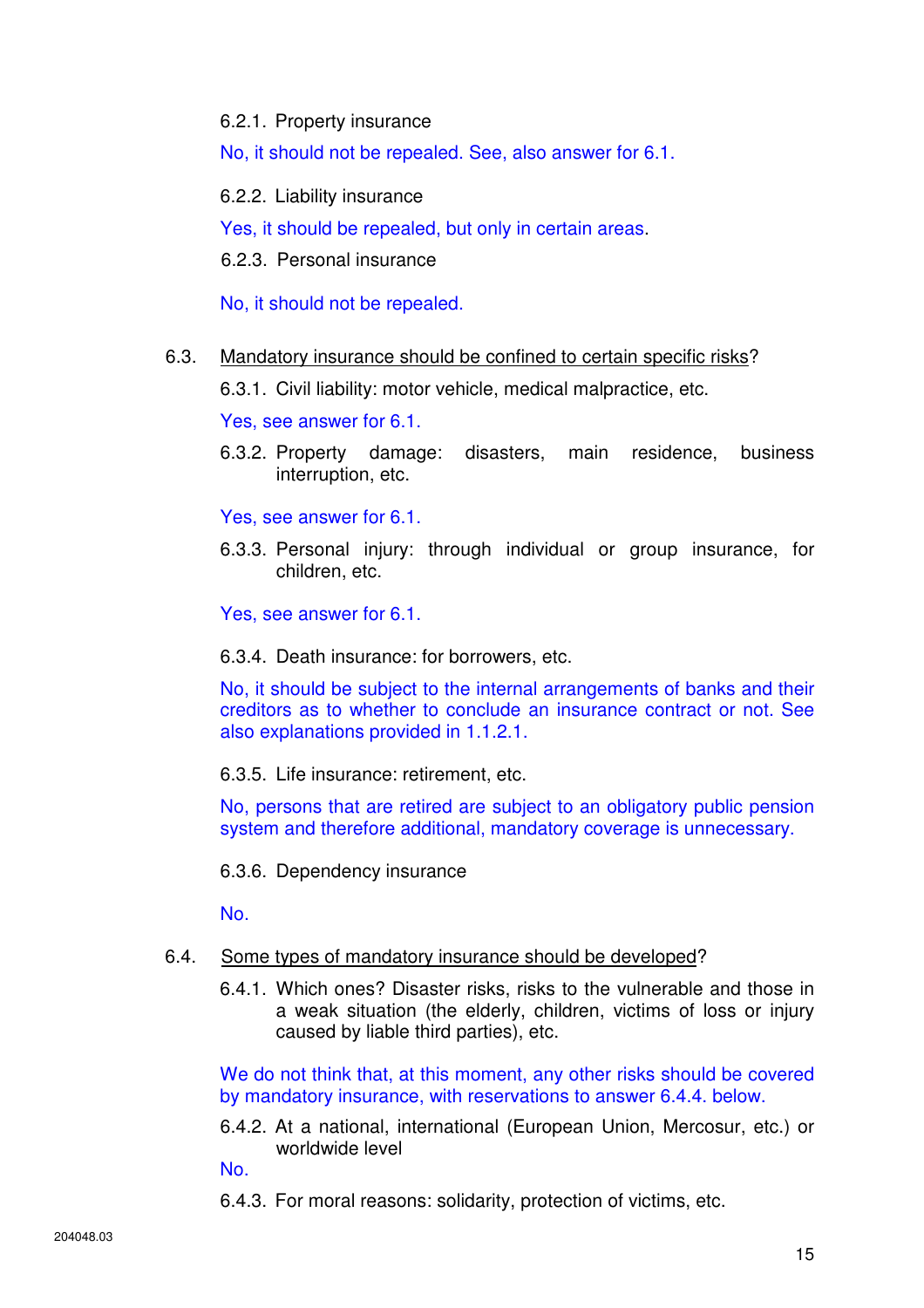No.

- 6.4.4. For reasons of efficacy:
	- 6.4.4.1. Access to insurance facilitated by mutualisation: lower premiums
	- 6.4.4.2. Need to compel those who do not concern themselves with precaution, prevention, contingencies, etc.

Currently, there is a public discussion in Poland on the obligation to insure property which is located in an area prone to flooding. It was triggered by the fact that certain areas are regularly flooded and afterwards the government compensates for the losses that occurred to the people who live there and are uninsured. Obviously, the government is not formally obliged to compensate for such losses, however it does so for various reasons (e.g. the pressure of the mass media and the necessity to show care and concern). In order to prevent such situations in the future, where the government is somehow forced to pay compensation for the injured, there is a plan to implement mandatory insurance for property located in areas prone to flooding. In our opinion, such a plan is legitimate, as it is aimed at developing the public's awareness of the necessity of concluding insurance contracts, especially those people who live in areas prone to flooding or to damage from other disasters.

#### 6.5. If you agree with the principle of mandatory insurance, do you think:

- 6.5.1. Mandatory insurance should be effected
	- 6.5.1.1. By taking out a specific insurance contract?
	- 6.5.1.2. By automatic inclusion in an existing insurance contract?
	- 6.5.1.3 By developing group insurance contracts?
	- 6.5.1.4. By obliging insurers to provide insurance?

There is no one single solution for the appropriate form of mandatory insurance, since depending on the situation, either an individual or group insurance may be more suitable. In practice, insurers offer both individual and group mandatory insurance contracts. It is however assumed that a group insurance contract may not always be applicable. It is mainly applicable in cases of professional liability insurance.

6.5.2. A rate of premium should be

6.5.2.1. Fixed by law? 6.5.2.2. Fixed freely?

It is rather the minimum amount of cover that should be and is stipulated by law. Obviously, the minimum amount of cover strictly determines the rate of the premium. However, as a principle, the rate of the premium should be determined by the parties in the outcome of the price competition between insurers.